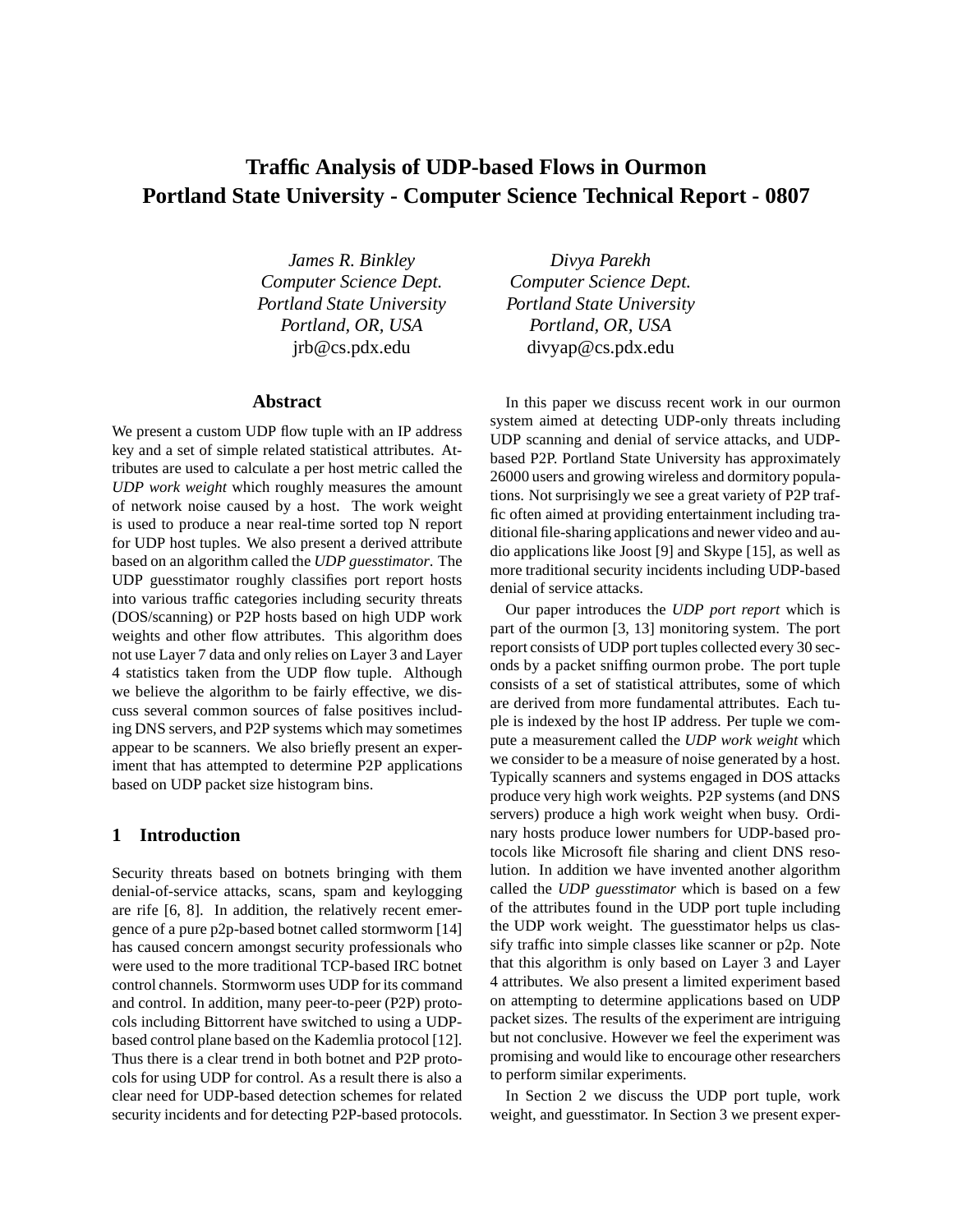imental results and problems associated with the guesstimator algorithm. In Section 4 we present our experiment with application deduction based on packet size. In Section 5 we discuss related work and present our conclusions.

## **2 UDP Flow Tuple**

The front-end data collector gathers UDP tuples over its thirty second sampling period. Tuples consist of a set of basic attributes with an IP address as an index. At the end of the sampling period the probe software walks the tuple set and for each tuple computes the UDP work weight, which is a measure of per host noise (discussed in the next section). Thus the UDP work weight is added to the tuple set and is a second order computed attribute. All UDP tuples are sorted by the UDP work weight and the first N tuples (set by configuration) are passed to the back-end for further processing and web-based display.

The set of sorted tuples produced during a sample period are called the *UDP port report*. The UDP flow tuple has the following simplified form including the UDP work weight.

```
(IPSRC, WEIGHT, SENT, RECV,
ICMPERRORS, L3D, L4D, SIZEINFO,
SA/RA, APPFLAGS, PORTSIG}
```
The logical key in this tuple is the IP address *IPSRC*. We will return to the work weight *WEIGHT* in the next section. *SENT* and *RECV* fields are packet counts for UDP packets sent to/from the host in question. *ICM-PERRORS* are counts for various kinds of ICMP errors (unreachable in particular) returned to the host IP. *L3D* is a count of unique L3 IP destination addresses in the sample period. Likewise, *L4D* is a count of unique destination UDP ports. Note that L3D and L4D provide useful information about possible P2P behavior for the host in question. *L4S* is a limited count mechanism for unique L4 source ports and basically counts up to 10 as multiple UDP source ports are uncommon in nearly all hosts. (We have never seen more than five UDP sockets open). The *SIZEINFO* field is a a histogram of sent packet sizes in terms of the layer 7 byte payload counts (40, 90, 200, 500, 1000, 1500). The *SA/RA* field is a running average for layer 7 payload size of UDP packets sent by the host (SA), and UDP packets received by the host (RA). The *APPFLAGS* field is a user programmable field based on regular expressions and is used for peeking at Layer 7 content. For example we can use it to determine if a packet matches a regular expression for various kinds of P2P protocols (DHT Bittorrent, Gnutella). We also use it to mark hosts sending DNS packets. The port signature (*PORTSIG*) field is a sample of one to ten destination UDP ports seen during the sampling period and can sometimes be used to determine that a particular host is running a particular protocol. It is sorted in ascending port order and also gives a percent of packets associated with the port in question. It has proven useful in the past for spotting scanning botnet clients that may pick on a small handful of destination ports due to built-in exploits.

#### **2.1 UDP work weight**

We derive an attribute called the *UDP work weight* from a fairly simple set of fundamental per IP host attributes.

$$
ww = (SENT * ICMPERRORS) + RECV
$$

For one sample period, we take the count of UDP packets sent by the host and multiply it by the total number of ICMP errors returned to the host. If the ICMP count is 0, we promote it to 1. ICMP errors are for the most part unreachable errors. This gives us a noise measurement. We then add in the count of packets returned. Informally if there are high error counts, the work weight tends to be much higher due to multiplication of errors by packets sent. As a result the position of the error prone host in question relative to hosts with less errors is higher in the UDP port report. On the other hand if a host is simply doing a great deal of work either sending and/or receiving packets, we simply add those numbers together to boost it relative to other less chatty hosts. All things being equal sans errors, hosts doing a lot of work will be higher in the port report compared to hosts doing less work. Fundamentally this may be viewed as a top talker metric where error-prone talkers are given a boost.

Per site work weights are dependent on overall network speed, but the values are relative to each other within a site. PSU has a gigabit network. In theory one might calculate that given a rough maximum count of 1.4 million minimum-sized UDP packets per second at gigabit speeds, with a return of 1.4 million ICMP packets, the highest number would be on the order of 2000 billion (2 trillion and bad news but we have never seen a number over a billion). A single system sending around 1.4 million packets with no error packets returned would of course have a weight of 1.4 million. The daily average for the highest work weight is around 75000.

Extreme work weights (say 100 million or above) typically belong to hosts that are either scanning as fast as possible or are engaged in a DOS attack. Lower workweights in the range 1000-200000 generally tend to belong to hosts that are engaged in some form of P2P or game activity (Bittorrent, Gnutella, Joost video, Counterstrike). This band typically includes our enterprise DNS servers simply because they do a great deal of work and are subject to a great deal of noise due to failed DNS lookups (this subject needs more investigation). P2P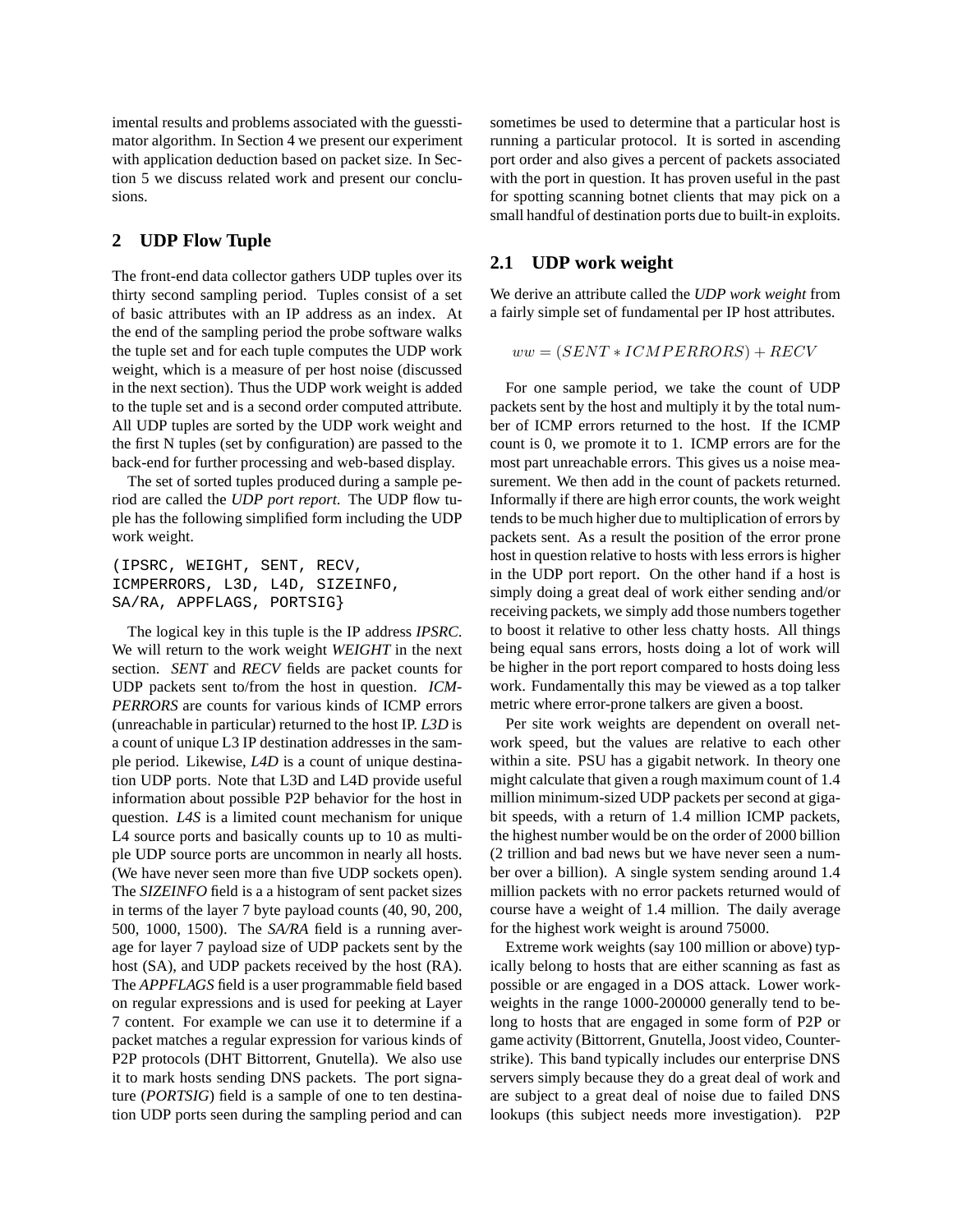hosts appear here because some percentage of their sent UDP packets go astray. In the case of P2P hosts this is likely because their set of peers is never completely fresh (some have gone off-line or vanished). Lower numbers are of course typically ordinary clients simply engaged in more mundane activities like ordinary DNS lookups or use of typical UDP-based services like the Microsoft distributed file system. Audio users (skype) typically fall in the lower to lower middle bands as well because they do not send large amounts of UDP packets.

As a result our experience suggests that the UDP work weight tends to roughly divide UDP traffic classes up into three levels, based on high amounts of errors, normal with "medium" amounts of errors or high packet activity, and a lower threshold with small amounts of packets. In point of fact, the first class with high error state associated with scanners or DOS attacks is of course anomalous. In our network a work weight of 10 million or more will only occur a few times a day (in our case typically due to outside in scans of our entire class B address space) but it is not what one normally sees in the average 30-second port report. DOS attacks are rare but have occurred and given that a gigabit UDP-based host can easily send more than 1 million packets per second, very high work weights indeed can occur under those circumstances.

The average normal highest value is on the order of 75000 or so and is typically associated with either P2P hosts or local DNS servers. Our 10 million "abnormal" threshold is thus chosen to be safely above the normal highest value for any non-attacking host and is somewhat under the values we see for external hosts scanning our entire network space for "interesting" UDP ports, although slower scanners may only rack up a work weight of a million or so.

We use this particular work weight threshold (10 million) for automated packet recording in the ourmon system. This has proven useful in a number of DOS attacks as the ourmon probe will simply record the first 1000 or so packets using a dynamically generated Berkeley Packet Filter (BPF) expression based on the IP address extracted from the top UDP work weight tuple. An analyst can use any BPF sniffer (e.g., tcpdump) to playback the packet trace. In addition, the web-based ourmon event log typically will succeed in showing the IP address of a single offender even if the probe itself fails due to overload. This is probably due to the system capturing the rising edge of the attack. As a result this recording feature has proved invaluable on occasions when we have had an internal DOS attack aimed at the outside world due to a compromised host.

We will look at example data results for a simplified UDP port report below in Section 3.

#### **2.2 Guesstimator**

The guesstimator algorithm is a decision tree based on a few attributes derived from the UDP tuple. The attributes in question do not include layer 7 information as we wish to be able to detect P2P like behavior even in the presence of data payload encryption. For each host address we try and formulate a per sample period guess with the intent of roughly categorizing a host into either a "scan" or "p2p" sub-class.

The algorithm in rough form is as follows:

```
guess = "unknown"
if udp work weight >
    SCAN_THRESHOLD_WEIGHT
    guess = "scan"
    if L3D is HIGH and L4D is LOW
        guess = "IP scanner"
    else if L4D is HIGH and L3D LOW
       guess = "port scanner"
else if L3D count and
L4D count > P2P_THRESHOLD
         guess = "p2p"
```
Although the real algorithm is a little more complex, it more or less boils down to the above logic. The explicit intent of the algorithm is to point out some obvious characteristics of the UDP tuple. (In the old days this decision tree might have been called an "expert system"). The various thresholds are rude heuristics that seem to work well. Note that the logic boils down to first testing to see if the host in question has a high scanner weight, if so we assume it may be a security threat. We then try to characterize it as either a IP destination scanner or an IP port walker. The threshold metric here is 10 million. This value catches external scanners typically walking our IP address space at 100s of packets per second (assuming there are enough ICMP errors). It also catches DOS attacks. It is however set high enough that it is out of the range of most "normal" university p2p peers and DNS server traffic.

If the host is not a scanner, we test to see if it might have p2p characteristics. This test is simple and the counts we use for unique L3 IP address and L4 destination port counts are set very low (10..20). This value might very well be set in the 100s as that is typical for typical p2p applications like Bittorrent and Gnutella using the DHT protocol. One is more or less defining P2P in UDP terms as simply meaning host  $X$  is talking to a remote set of hosts at different ports. The exact threshold value here might range from 10 to 100 but a lower number seems to work reasonably well and is more inclusive for better or for worse than a higher number.

The algorithm is in some sense just a summary of obvious attribute values. It boils down to either many er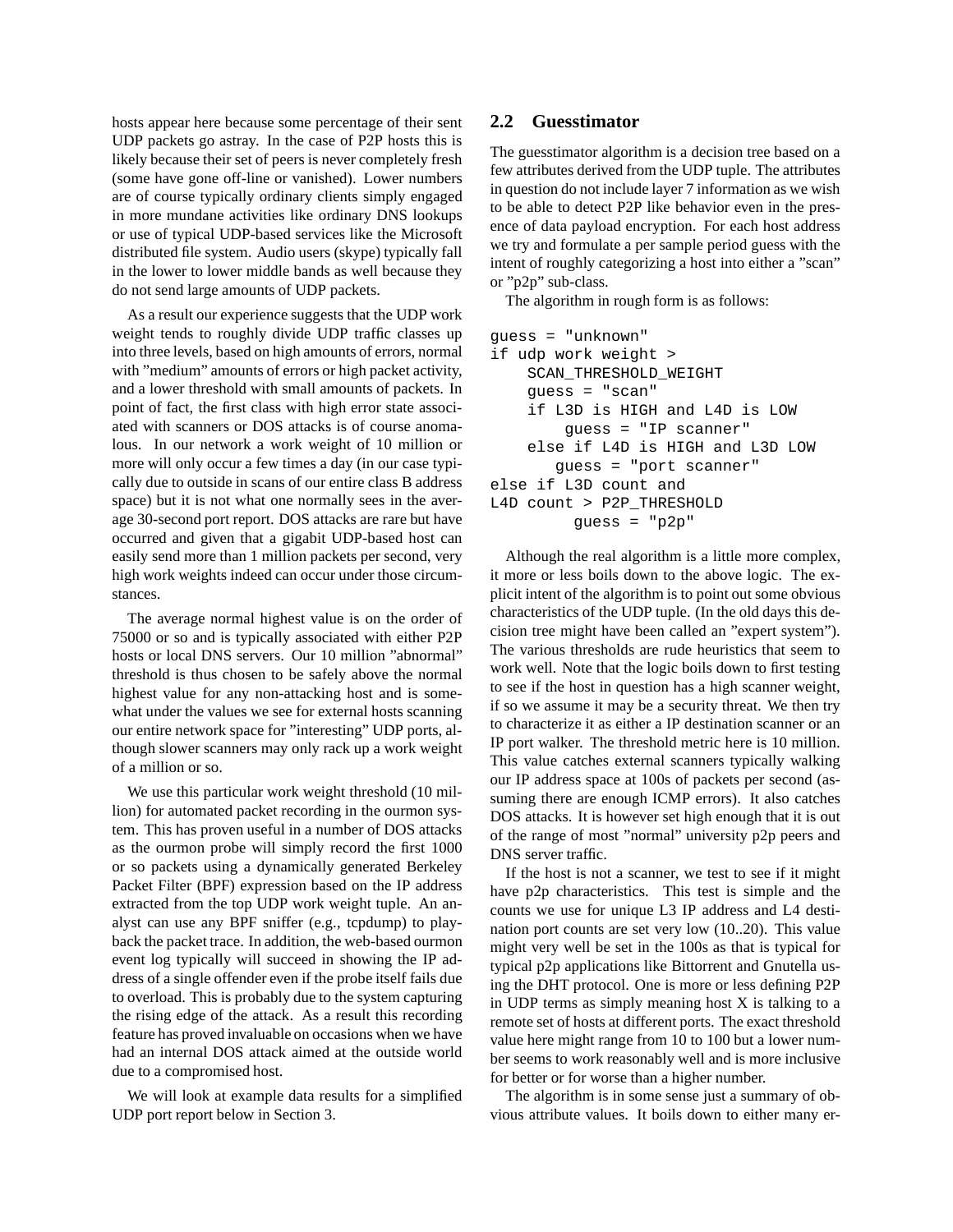rors with a DOS or scan compared to a p2p guess which has less errors but is characterized by many peer IPs and peer UDP ports. The most important notion of the algorithm is that it inherently prioritizes security concerns over more prosaic everyday affairs (at least at universities). DOS attacks are more important than hosts running p2p applications. We have tested it by looking at packet traces, and by running various popular p2p applications in our lab and looking at the results. Empirically it seems roughly accurate although it could certainly be argued that it is simply pointing out attribute combinations. There are certain problems with this algorithm that we will discuss below in the experience section.

We should also point out that our UDP tuple includes a Layer 7 based regular expression mechanism. It has proven useful as a method of cross verification for non Layer-7 attributes as we have useful regular expressions for the DHT protocol use in bittorent-based applications as well as for DNS messages themselves.

### **3 Experience and Problems**

In table 1 we give a small and simplified port report table which shows a set of examples. Our examples here as with the real port report are sorted by work weight. IP addresses in this example are merely an index. This table has an interesting feature that is unfortunately not available in the real world. The final column labeled *truth* shows an accurate classification based on packet knowledge. We have chosen examples that also all have accurate pattern matching. 'b' is a tag that means host packets matched a pattern for a DHT peer query (b for Bittorrent although this is the DHT version of Bittorrent). 'd' is a very strong pattern for DNS payloads. 's' is a pattern for "spim" and matches common UDP-based external scans of our entire IP address space looking for Windows boxes that might allow a 1 packet UDP payload to be turned into a popup (as far as we know there aren't any, but never mind). This is a very common external scan performed several times daily against our network and ironically can be seen as a reference scan.

Results due to the work weight sort fall into the large, middle noise, and negligible noise categories as mentioned before. Examples 1, 2 are over 10 million so we consider them to be "very noisy" and hence they are labeled scan. Example 2 is in reality a real "spim" scan. Example 1 might be deemed a false positive (arguable). Examples 3 and 4 are high in terms of overall numbers in a normal port report (not true here because we have only chosen some relevant tuples), and seem to have many ports and many IP destinations therefore they have been labeled as "p2p". Example 3 is really p2p. Example 4 is a DNS server. Of course in a university network there are many variations on example 3 and not very many examples of 4 (as we have a small set of DNS servers). Example 5 is an ordinary client that has merely used DNS for lookups and is a very typical low noise source.

Now let us look at the more interesting examples in which our decision tree produced a somewhat invalid classification. In example 1, it claims that the host in question is performing a scan. This is a somewhat common event. What is actually going on as verified by looking at packet traces is that the host in question is issuing many DHT *get peer* requests. We have not been able to reproduce such behavior in a lab setting, but we suspect that the problem is somehow based on a stale peer to peer remote host cache. Hence the local box is trying to find mates, but for some reason cannot find some substantial subset of its peers. We have seen such behavior in the past with Gnutella in particular but at that time, Gnutella was purely TCP-based. The pattern match here provides a useful clue. It is also true that an anti-P2P security policy could truly consider this bad. In a university environment one might on the other hand consider it a false positive. One could argue that this behavior is more or less a scan, however it would be nice to distinguish it from other forms of scans.

Example 4 is in fact a local DNS server. DNS servers have many clients and many remote ports and thus by definition fall into our simple definition of P2P (many ports and many IP peers). However this seems spurious on some grounds. It is perhaps enough to simply know the IP addresses of well-known local DNS servers. Furthermore our L7 pattern is very strong and works very well. It might be enough to simply note that a large percentage of packets are sent to port 53. On the other hand, once again, this is cheating and it might be more satisfying if we had a better heuristic means for telling DNS servers from other hosts.

### **4 Guesstimator Application Recognition**

Recently we performed an experiment partially inspired by the work in [5] as we found the idea of looking at packet sizes as a means for identification of application types to be intriguing especially in the UDP arena. We speculated that attention to packet sizes might produce a useful attribute that could help in the identification of UDP-based applications or application classes. This might be because UDP-based socket programming may involve the use of certain packet sizes for certain message classes – particularly node and file lookup messages used in p2p protocols as used in the Kademlia distributed hash table protocol[12]. We focused on popular P2P applications like Emule, Azureus, Limewire, Joost and Skype, as well as with another notorious p2p application called "stormworm" (libpcap traces were provided by security parties elsewhere for our experiment).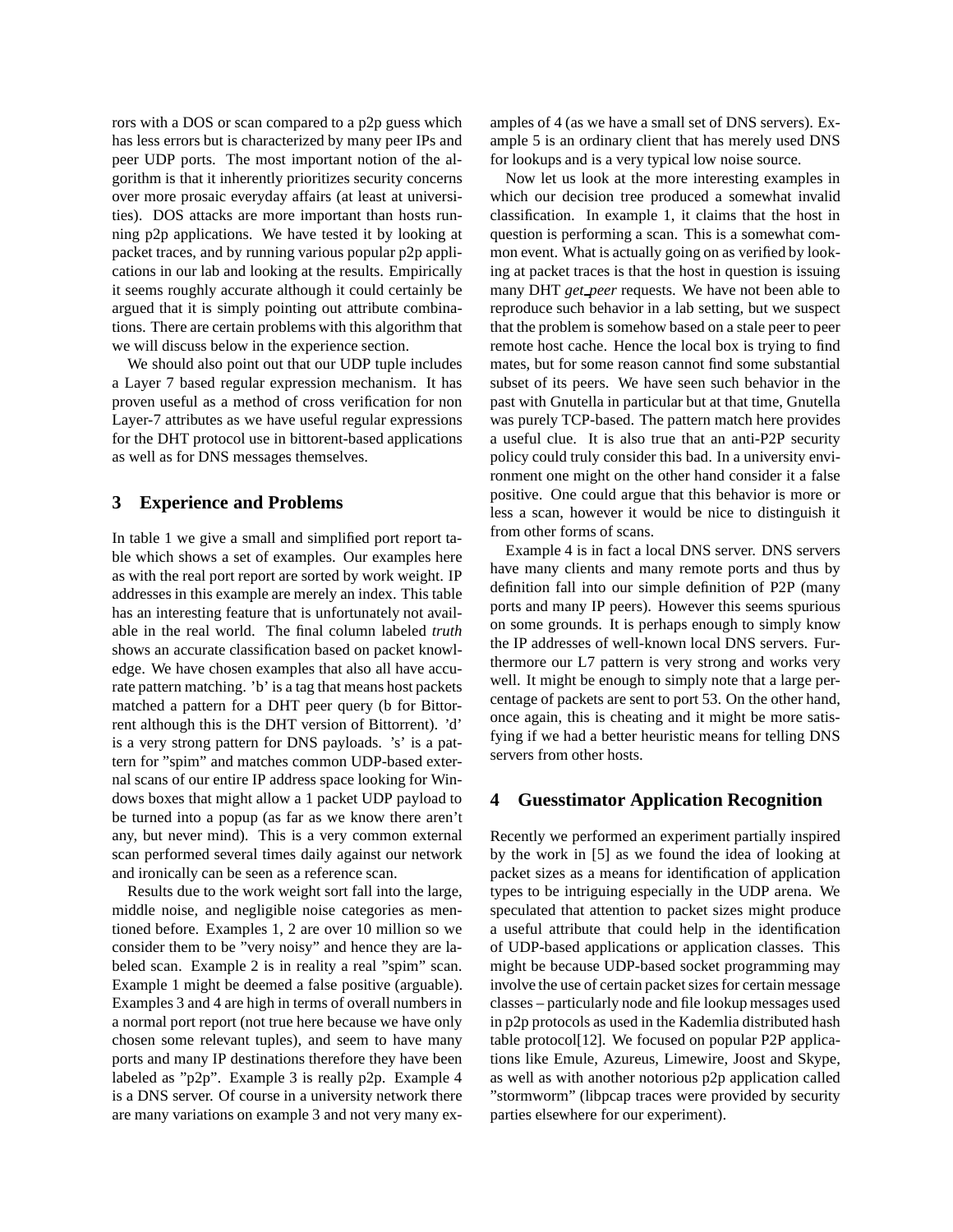| IP | <b>WW</b> | guess  | sent  | recy | unreach | L3D  | L4D. | patterns | ports          | truth  |
|----|-----------|--------|-------|------|---------|------|------|----------|----------------|--------|
|    | 20114684  | scan   | 24301 | 7757 | 827     | 208  | 527  |          | [3811, $etc$ ] | p2p    |
|    | 12773740  | ipscan | 6598  | 12   | 1936    | 600  |      |          | [1026, 1027]   | scan   |
|    | 49420     | p2p    | 1555  | 1215 |         | 1637 | 1295 |          | 1533,6881,etc  | p2p    |
| 4  | 3321      | p2p    | 2430  | 891  |         | 703  | 279  |          | [53, etc]      | dns    |
|    | 48        |        | 24    | 24   |         | 10   |      |          | [53, etc]      | client |

Table 1: UDP port report examples

Experimentally we focused here on our UDP tuple sent packet histogram SIZEINFO and on our computed SA.RA send and receive packet size attributes. Again the *SIZEINFO* field is a a histogram of sent packet sizes in terms of the layer 7 byte payload counts (40, 90, 200, 500, 1000, 1500). The *SA/RA* field is a running average for layer 7 payload size of UDP packets sent by the host (SA), and UDP packets received by the host (RA). We installed these applications in our lab, ran them, gathered data from UDP port reports and then analyzed the data.

Our analytical technique for the most part boils down to graphing the data within the various packet size bins and within the SA and RA attributes themselves. Note this makes seven attributes in all, five from the SIZE-INFO sub-tuple, and then the SA/RA attributes. Within each attribute we then attempted to extract a lower or upper bound that for the most part had all of the data samples in it. This is really only a manual technique for threshold selection within each of the seven possible attributes. We then produced an if statement based on the thresholds and added it to a set of if statements making up a application guess decision tree based mostly on only these attributes. This application decision tree is programmed as an additional "sub-guess" in our guesstimator algorithm. Barring skype, we only run this algorithm when the main guesstimator guesses that the application is a p2p app, thus it is fair to mostly view the application guesstimator as a sub-tree in the guesstimator's decision tree.

In table 2 we show our test application set along with the protocols we tested. Note that some applications like Limewire actually offer both the old Gnutella protocol and at this point Bittorrent as well. In table 3 we show the threshold values that we use for various applications. Note that some values may overlap. As a result we allowed our algorithm to produce more than one guess if it seemed appropriate (even though this may make no sense). Put another way, we did not make the guesses mutually exclusive. Note that the *size 0* label corresponds to our smallest size bin. We found that the largest size bin was not useful at all hence we actually only used six of the seven size attributes. In general we have never seen a host use full-size MTU UDP packets, although it is always possible. It is fair to say that full-size packets are rare.

Note that barring stormworm, our testing was done only with lab-based applications – thus we were testing known applications (on Windows Vista). At this time we have not done testing based on examining packet traces found "in the wild". However for the most part we found unique patterns when all useful size attributes were taken into consideration. Of all the applications we tested we found that in general our mechanism was only partially successful with skype and in general seemed to work well with the other applications.

Another problem area was discovered when we deployed the algorithm in our real network. We have observed that there are sometimes false positives caused by the stormworm guess. Our pattern matching shows that sometimes single 30-second samples may produce a stormworm guess as a side effect of a host running a p2p protocol (like Bittorrent or Gnutella). We know this is a false positive because the host in question is shown to be running a p2p protocol via L7 pattern matching. Also a real stormworm infected machine would exhibit the stormworm pattern over many consecutive samples over long periods. (And of course might attempt to send voluminous amounts of spam on TCP port 25). The p2p machines only produce a few samples worth of the stormworm guess and were never observed to connect on TCP port 25. As with our previous Bittorrent scanner, once again we see that p2p applications can cause annoying false positives.

We do not claim our results are conclusive in any sense, merely suggestive. There is an inherent test problem with applications which is that although we may run lab tests that seem to identify a particular application, we by no means feel confident about claiming that we know all particular p2p applications in use in our network (a university network). Other applications may have similar results. We also do not feel confident that we know all modes of operation for a given application including network-behavior or even application configuration. Skype in particular is very complex in the area of network behavior and we observed that sometimes it does not act as a peer to peer protocol when using UDP. Or worse, it may decide to use TCP and not use UDP at all. As a result, this work could easily be flawed in ways we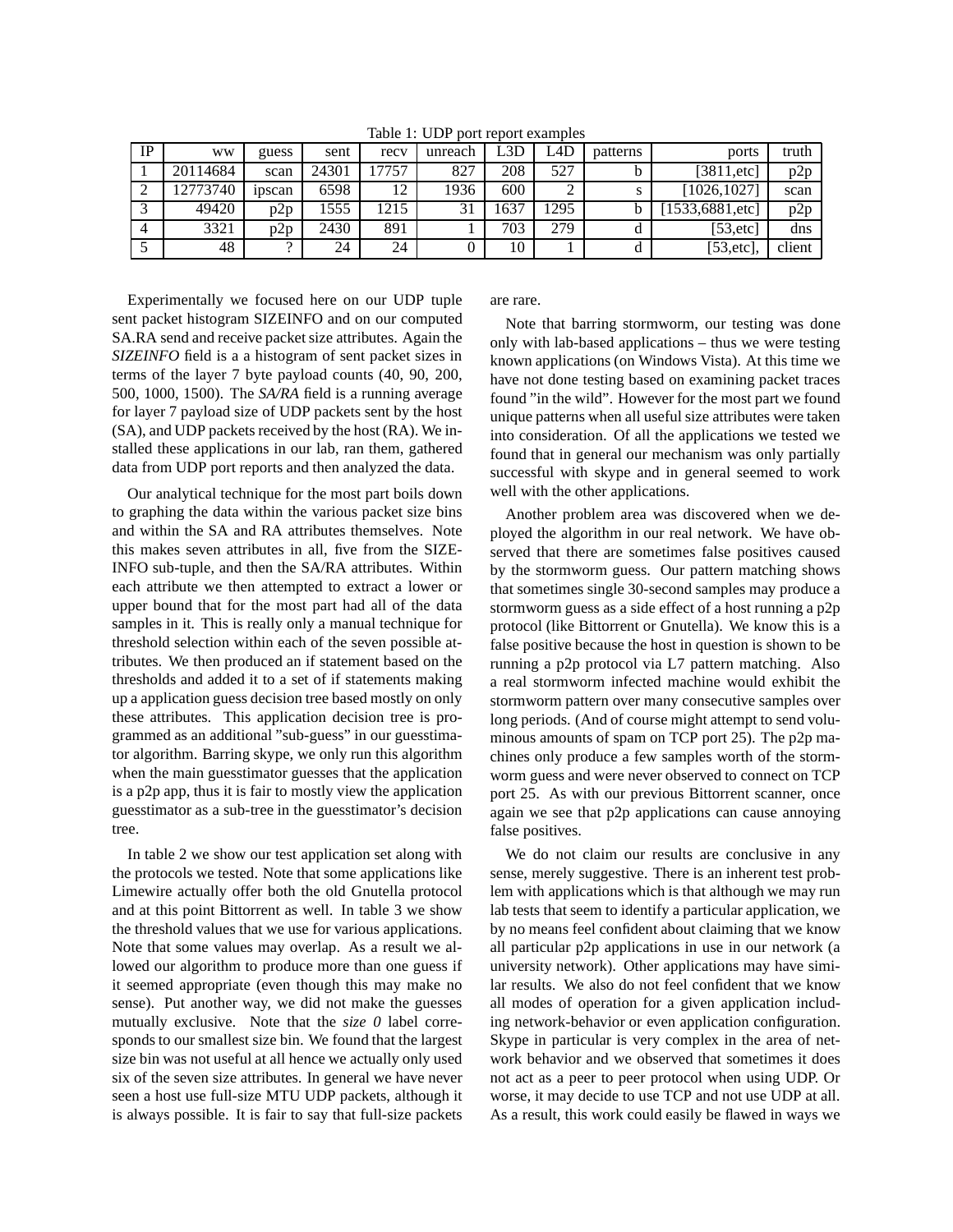| <b>Application Name</b> | Protocols           |
|-------------------------|---------------------|
| eDonkey                 | eMule               |
| <b>Bittorrent</b>       | <b>Bittorrent</b>   |
| Azureus                 | <b>Bittorrent</b>   |
| Utorrent                | <b>Bittorrent</b>   |
| Limewire                | Gnutella/Bittorrent |
| Joost                   | Joost               |
| Skype                   | Skype               |

Table 2: P2P applications and Protocols

Table 3: Threshold Table of P2P applications and Protocols

| Application-Protocol         | size $0$   | size 1              | size 2      | size 3               | sa                  | ra                  |
|------------------------------|------------|---------------------|-------------|----------------------|---------------------|---------------------|
| Emule- emule KAD and Servers | 30 to 100  | 0 to 15             | 1 to $40$   | $0$ to $10$          | 25 to 70            | 30 to 85            |
| Emule-emule KAD only         | 30 to 90   | $0$ to 55           | $0$ to 30   | $0$ to 5             | 40 to 70            | $0$ to $85$         |
| Emule-emule Servers only     | 30 to 90   | $10 \text{ to } 30$ | $0$ to $10$ | $\Omega$             | $10 \text{ to } 30$ | $10 \text{ to } 30$ |
|                              |            | 80 to 100           |             | 70 to 90             | 80 to 100           | 80 to 100           |
| <b>Bittorrent Azureus</b>    | $0$ to 60  | 20 to 97            | $0$ to 18   | 1 to $20$            | $50$ to $90$        | 60 to 136           |
| Bittorrent utorrent          | $0$ to $3$ | $10 \text{ to } 90$ | $0$ to $40$ | $10 \text{ to } 100$ | 80 to 200           | 41 to 200           |
| <b>Bittorrent Bittorrent</b> | $\Omega$   | 1 to 94             | 1 to 30     | $10 \text{ to } 80$  | 94 to 190           | 60 to 160           |
| Gnutella Limewire            | $0$ to 30  | $20 \text{ to } 80$ | $0$ to 50   | $0 \text{ to } 50$   | 41 to 100           | 70 to 190           |
|                              |            |                     |             |                      | 130 to 150          |                     |
| Joost                        | 30 to 80   | 1 to $40$           | $0$ to 35   | $0$ to 50            | 20 to 135           | 180 to 210          |
| Stormworm                    | 99         | $\Omega$            | $\theta$    | $\Omega$             | 20 to 27            | $0$ to $10$         |
|                              |            |                     |             |                      |                     | 60 to 240           |

do not understand. It is also reasonable to suggest that our work could be improved upon by having more size bins and using more complex data mining techniques. We could also in future work apply it to the DNS protocol as it might help identity it sans L7 techniques. In the final analysis, we believe packet size to be a potentially useful attribute for UDP data. There there is no guarantee that size buckets can stand alone without the help of other attributes. More work is needed.

#### **5 Related Work and Conclusions**

There are in general two approaches for detecting P2P applications: 1. based on L7 signatures or 2. based on statistical attribute behavior. The signature-based approach relies on payload contents which can be easily changed or can be hidden by encryption or randomization. The other approach is based on statistical study of network behaviors such as application communication patterns. Constantinou and Mavrommatis classify P2P traffic based on connection direction and number of peers in connected group [7] . Karagiannis et al., identify P2P traffic from connection patterns and the concurrent use of UDP and TCP [10]. In later work, Karagiannis et al., introduce BLINC [11] a general classification mechanism that classifies hosts based on the protocol usage and connection. Our p2p counts are based on BLINC's work and we also strongly agree with them in the basic tenet that flows can be soley focused on IP host addresses plus related statistics. Collins et al., [5] distinguish Bittorrent flows from FTP, HTTP and SMTP flows between pair of hosts. They study packet size, volume of packets, failed connections and bandwidth usage. Our packet size work is closest to their work. We study connection patterns in UDP traffic of peers and our metric for application identification is based on packet sizes. Genevieve Bartlett et al., proposed two new metrics including ratio of incoming-to-outgoing connections and privileged-tonon-privileged ports [1]. Binkley, et al. have presented a somewhat similar effort for TCP that gives a TCP work weight[2, 4]. Of course our work here is entirely UDPbased.

In this paper we present a UDP host-centric tuple with basic and derived attributes including packet counts, unique L3 and L4 destination counts, a size histogram, and a destination port signature. Packet counts are used to derive the *UDP work weight* which gives us a combined estimate of network noise and network usage per host. We sort by this metric to produce a top talker 30 second report UDP report. We then introduce the *UDP guesstimator* algorithm which primarily attempts to classify hosts into noisy security threats or p2p users based